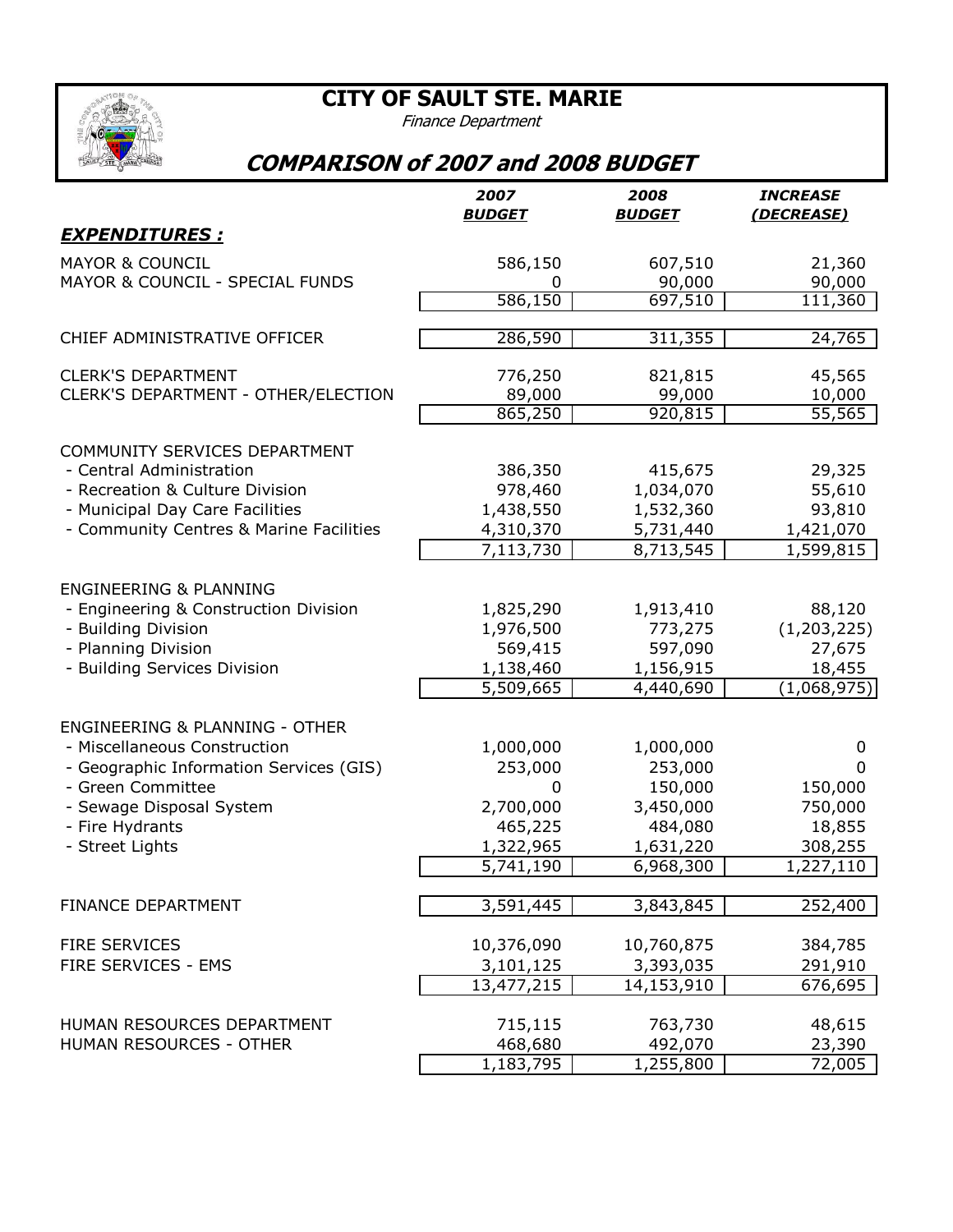|                                                          | 2007<br><b>BUDGET</b>   | 2008<br><b>BUDGET</b>   | <b>INCREASE</b><br>(DECREASE) |
|----------------------------------------------------------|-------------------------|-------------------------|-------------------------------|
| <b>EXPENDITURES</b> (continued):                         |                         |                         |                               |
| <b>LEGAL DEPARTMENT</b>                                  | 558,315                 | 587,170                 | 28,855                        |
| LEGAL - PROVINCIAL OFFENCES                              | 562,250                 | 578,305                 | 16,055                        |
|                                                          | 1,120,565               | $\overline{1,165,475}$  | 44,910                        |
| <b>LIBRARY BOARD</b>                                     | 2,428,075               | 2,511,560               | 83,485                        |
| POLICE SERVICES BOARD                                    | 19,465,165              | 20,812,750              | 1,347,585                     |
|                                                          |                         |                         |                               |
| PUBLIC WORKS & TRANSPORTATION<br>- Public Works Division |                         |                         |                               |
|                                                          | 19,976,428              | 21,569,818              | 1,593,390                     |
| - Transit & Parking Division                             | 8,632,360               | 8,753,835               | 121,475                       |
| - Cemetery Division<br>- Parks Division                  | 961,900                 | 1,025,690               | 63,790                        |
|                                                          | 2,656,370<br>32,227,058 | 2,777,925<br>34,127,268 | 121,555<br>1,778,655          |
|                                                          |                         |                         |                               |
| SOCIAL SERVICES DEPARTMENT                               |                         |                         |                               |
| - Administration & OW Programs                           | 6,373,540               | 5,733,510               | (640, 030)                    |
| - Community Child Care Division                          | 473,280                 | 487,535                 | 14,255                        |
| - Social Housing                                         | 2,112,925               | 2,020,625               | (92, 300)                     |
| - Accessibility Programs                                 | 89,000<br>9,048,745     | 99,000<br>8,340,670     | 10,000<br>(708, 075)          |
|                                                          |                         |                         |                               |
| OTHER MUNICIPAL AREAS                                    |                         |                         |                               |
| - Corporate Financial Expenses                           | 2,506,550               | 2,489,310               | (17, 240)                     |
| - Corporate Insurance                                    | 1,067,500               | 1,067,500               | 0                             |
| - Administrative Accounts                                | 987,660                 | 1,004,485               | 16,825                        |
| - Grants to Outside Agencies                             | 1,285,255               | 1,454,290               | 169,035                       |
| - Grants - Cultural Advisory Board                       | 53,900                  | 63,900                  | 10,000                        |
| <b>LEVY BOARDS</b>                                       | 5,900,865               | 6,079,485               | 178,620                       |
| - DSSAB Levy                                             | 22,453,180              | 20,489,620              | (1,963,560)                   |
| - Algoma Public Health                                   | 1,922,205               | 1,979,375               | 57,170                        |
|                                                          | 24,375,385              | 22,468,995              | (1,906,390)                   |
|                                                          |                         |                         |                               |
| ECONOMIC DEVELOPMENT INITIATIVES                         |                         |                         |                               |
| - EDC (Economic Development Corp)                        | 1,082,545               | 1,362,970               | 280,425                       |
| - Other Economic Initiatives                             | 367,890                 | 367,890                 | 0                             |
| - Economic Diversification Fund                          | 500,000                 | 500,000                 | 0                             |
|                                                          | 1,950,435               | 2,230,860               | 280,425                       |
| PROVISIONS FOR RESERVES                                  |                         |                         |                               |
| - Hospital Donation                                      | 2,100,000               | 2,100,000               | 0                             |
| - Capital from Current                                   | 600,000                 | 1,736,250               | 1,136,250                     |
| - Landfill Site Reserve                                  | 1,325,565               | 1,440,565               | 115,000                       |
| - Sewer Capital Reserve                                  | 5,753,705               | 5,701,835               | (51, 870)                     |
| - Other Reserves                                         | 2,132,886               | 1,699,053               | (433,833)                     |
|                                                          | 11,912,156              | 12,677,703              | 765,547                       |
|                                                          |                         |                         |                               |
| CAPITAL & LONG TERM DEBT (net Levy)                      | 10,294,875              | 10,119,875              | (175,000)                     |
| <b>TOTAL EXPENDITURE - BUDGET</b>                        | 157,078,354             | 161,840,411             | 4,762,057                     |